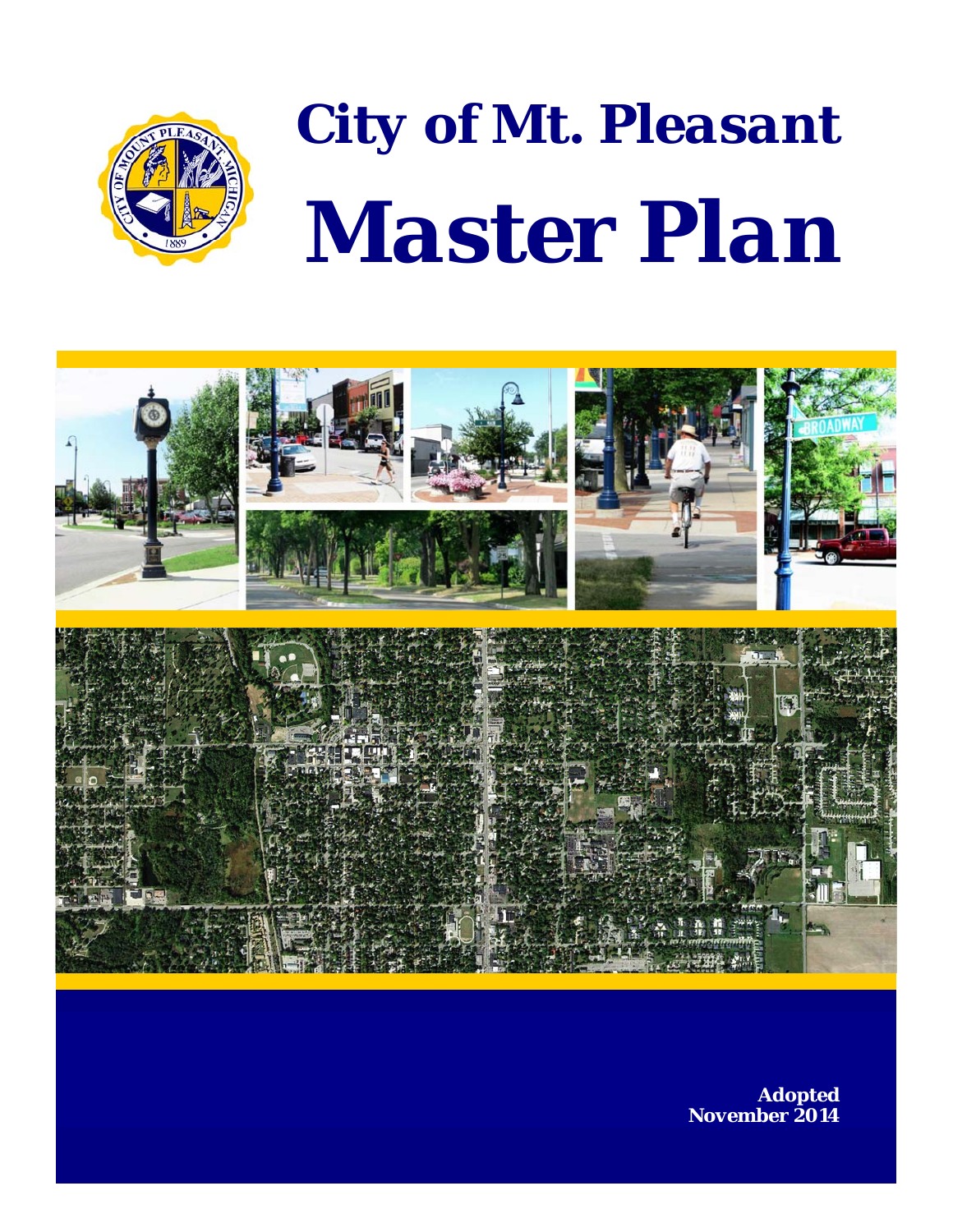# *City of Mt. Pleasant Master Plan*

#### **City Commission**

Sharon Tilmann, Mayor Jim Holton, Vice-Mayor Jon Joslin Tony Kulick Kathleen Ling Rick Rautanen Matthew Sous

#### **Planning Commission**

Shaun Holtgreive, Chair Keith Cotter, Vice-Chair Bill Dailey Corey Friedrich Lesley Hoenig Michael Kostrzewa Allison Lents Mark Ranzenberger Mike Verleger

**City Manager:** Nancy Ridley **Community Services and Economic Development Director:** Bill Mrdeza

The *City of Mt. Pleasant Master Plan* was approved by the Mt. Pleasant Planning Commission on November 6, 2014, and adopted by resolution by the Mt. Pleasant City Commission on November 24, 2014, by authority of the Michigan Planning Enabling Act, Public Act 33 of 2008, after holding public hearings for this Master Plan on November 6 & 24, 2014.

Je ceny Borard

**Jeremy Howard**  Clerk City of Mt. Pleasant

#### *City of Mt. Pleasant*

320 West Broadway – Mt. Pleasant, Michigan, 48858 – (989) 779-5300 www.mt-pleasant.org



assisted by **Spicer Group, Inc.**  www.spicergroup.com 120124SG2012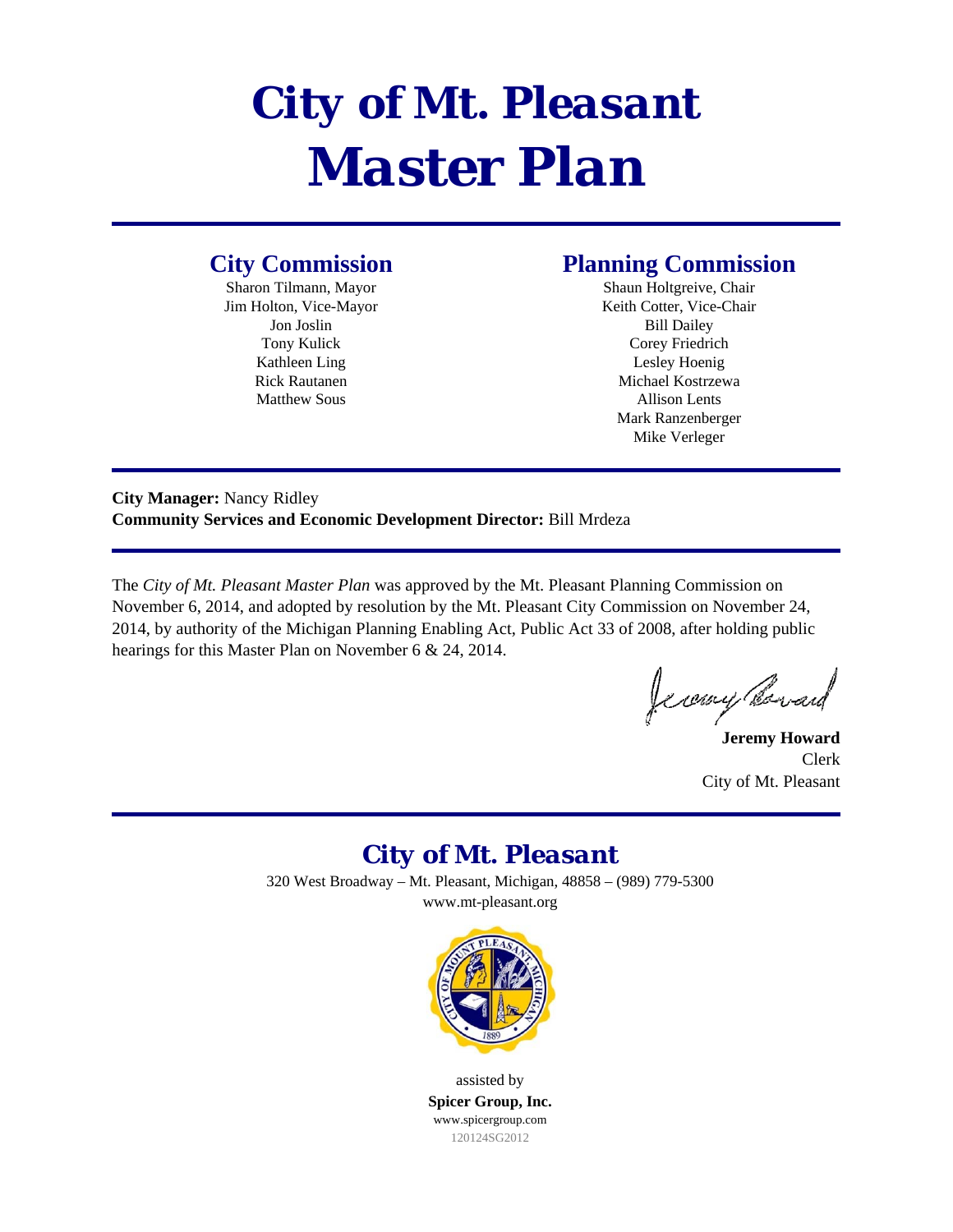# **City of Mt. Pleasant Master Plan**



### **Table of Contents**

|--|--|

#### **Introduction**

#### **Background Studies**

| <b>Location and Regional Context</b> |  |
|--------------------------------------|--|
|                                      |  |
|                                      |  |
|                                      |  |
|                                      |  |
| <b>Physical Characteristics</b>      |  |
|                                      |  |
|                                      |  |
|                                      |  |
|                                      |  |
|                                      |  |
|                                      |  |
|                                      |  |
|                                      |  |
| Population                           |  |
|                                      |  |
|                                      |  |
|                                      |  |
|                                      |  |
|                                      |  |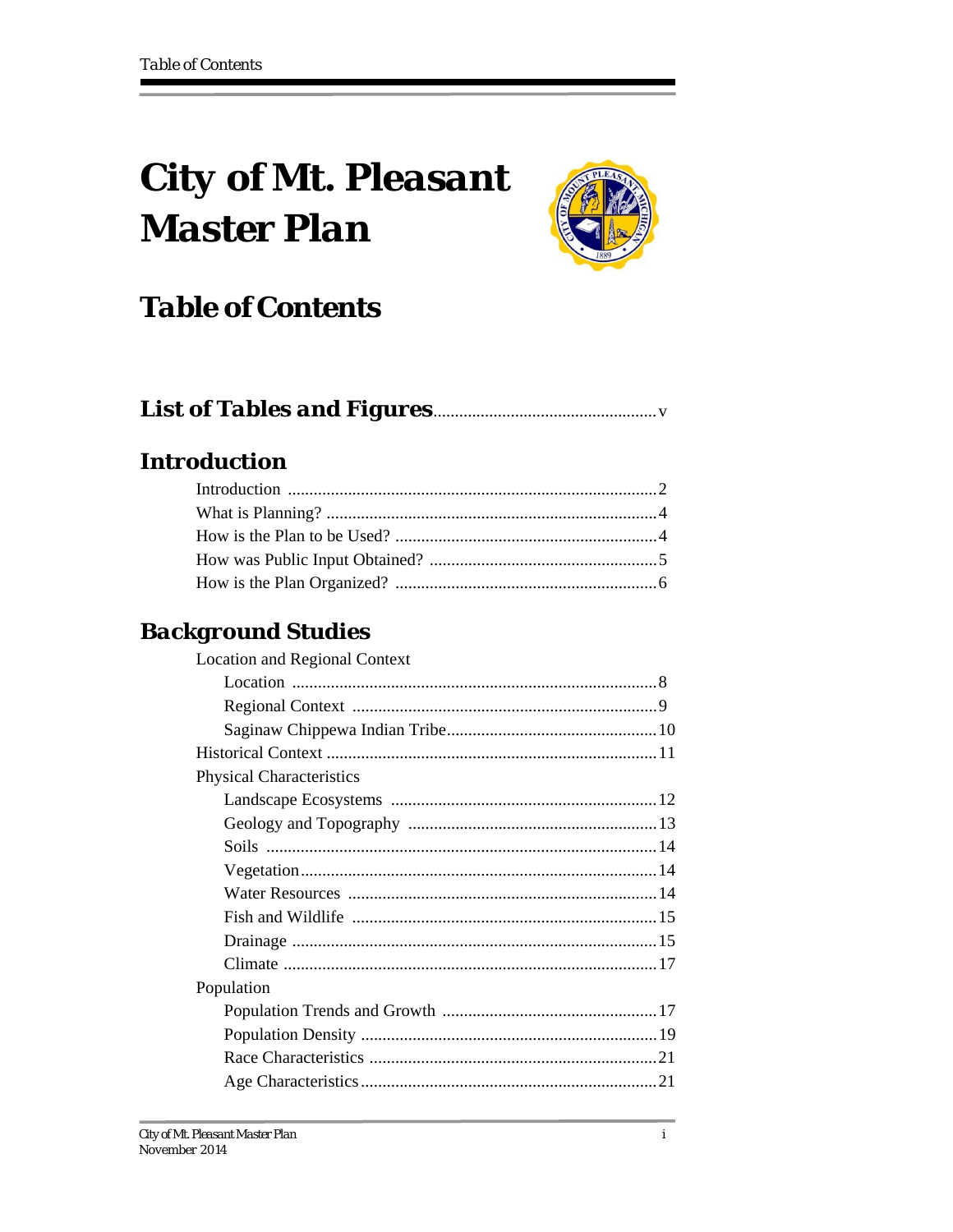| Central Michigan University Student Population 23 |  |
|---------------------------------------------------|--|
| Households and Housing Characteristics            |  |
|                                                   |  |
|                                                   |  |
|                                                   |  |
|                                                   |  |
|                                                   |  |
|                                                   |  |
|                                                   |  |
| Socioeconomic Characteristics                     |  |
|                                                   |  |
|                                                   |  |
|                                                   |  |
|                                                   |  |
| <b>Community Services</b>                         |  |
|                                                   |  |
|                                                   |  |
|                                                   |  |
|                                                   |  |
|                                                   |  |
|                                                   |  |
|                                                   |  |
| Roadways and Transportation                       |  |
|                                                   |  |
|                                                   |  |
|                                                   |  |
|                                                   |  |
|                                                   |  |
| Airports                                          |  |
| <b>Existing Land Use</b>                          |  |
|                                                   |  |
|                                                   |  |
|                                                   |  |
|                                                   |  |
| <b>Historical Resources</b>                       |  |
|                                                   |  |
|                                                   |  |

the control of the control of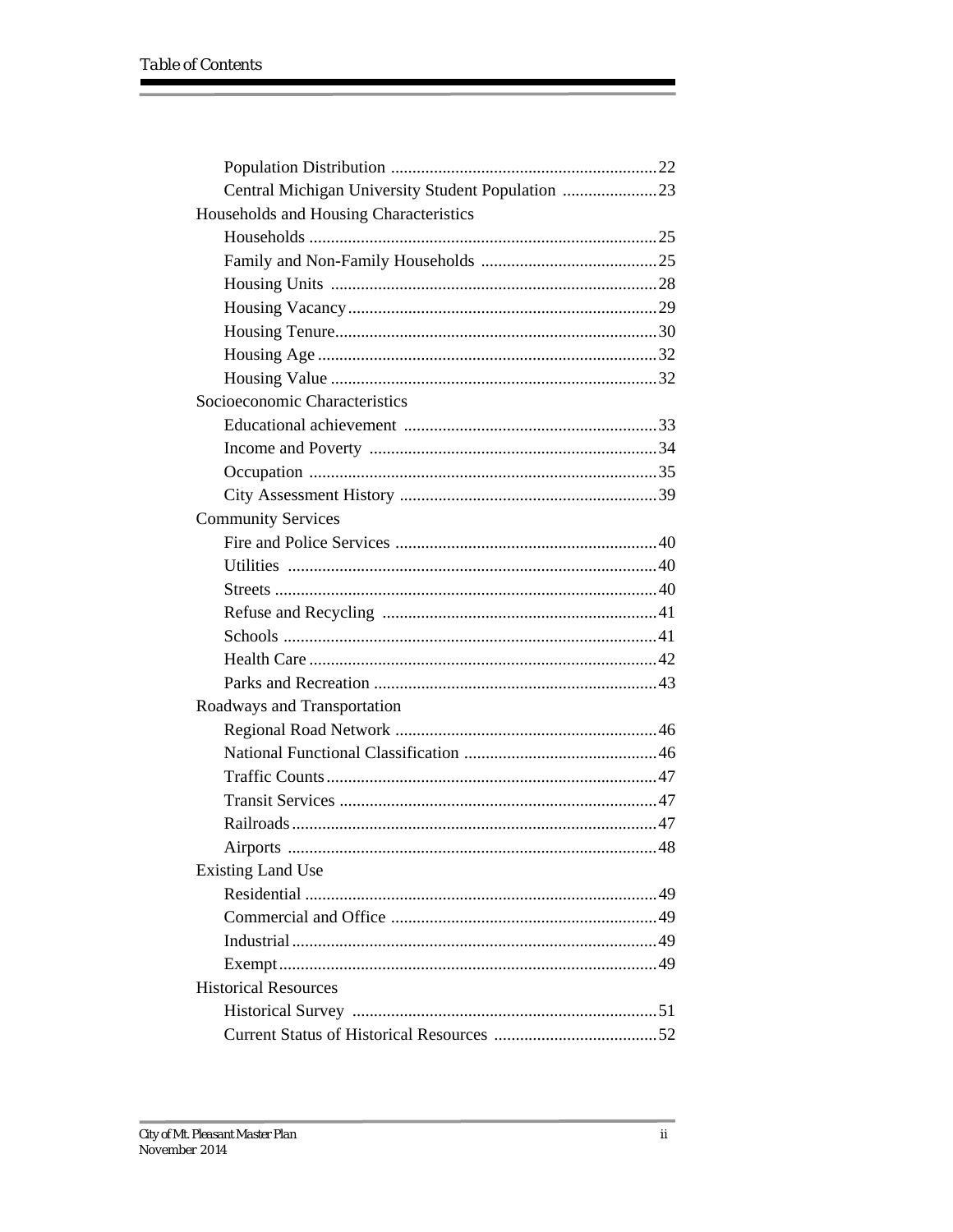Е

#### *Goals and Strategies*

#### *Future Land Use Plan*

| <b>Land Use Plan Categories</b>                          |  |
|----------------------------------------------------------|--|
|                                                          |  |
|                                                          |  |
|                                                          |  |
|                                                          |  |
|                                                          |  |
|                                                          |  |
|                                                          |  |
|                                                          |  |
|                                                          |  |
|                                                          |  |
|                                                          |  |
| Mixed-Use Industrial/Office/Multi-Family Residential  99 |  |
|                                                          |  |
|                                                          |  |
|                                                          |  |
|                                                          |  |
|                                                          |  |
|                                                          |  |

#### *Transportation Plan*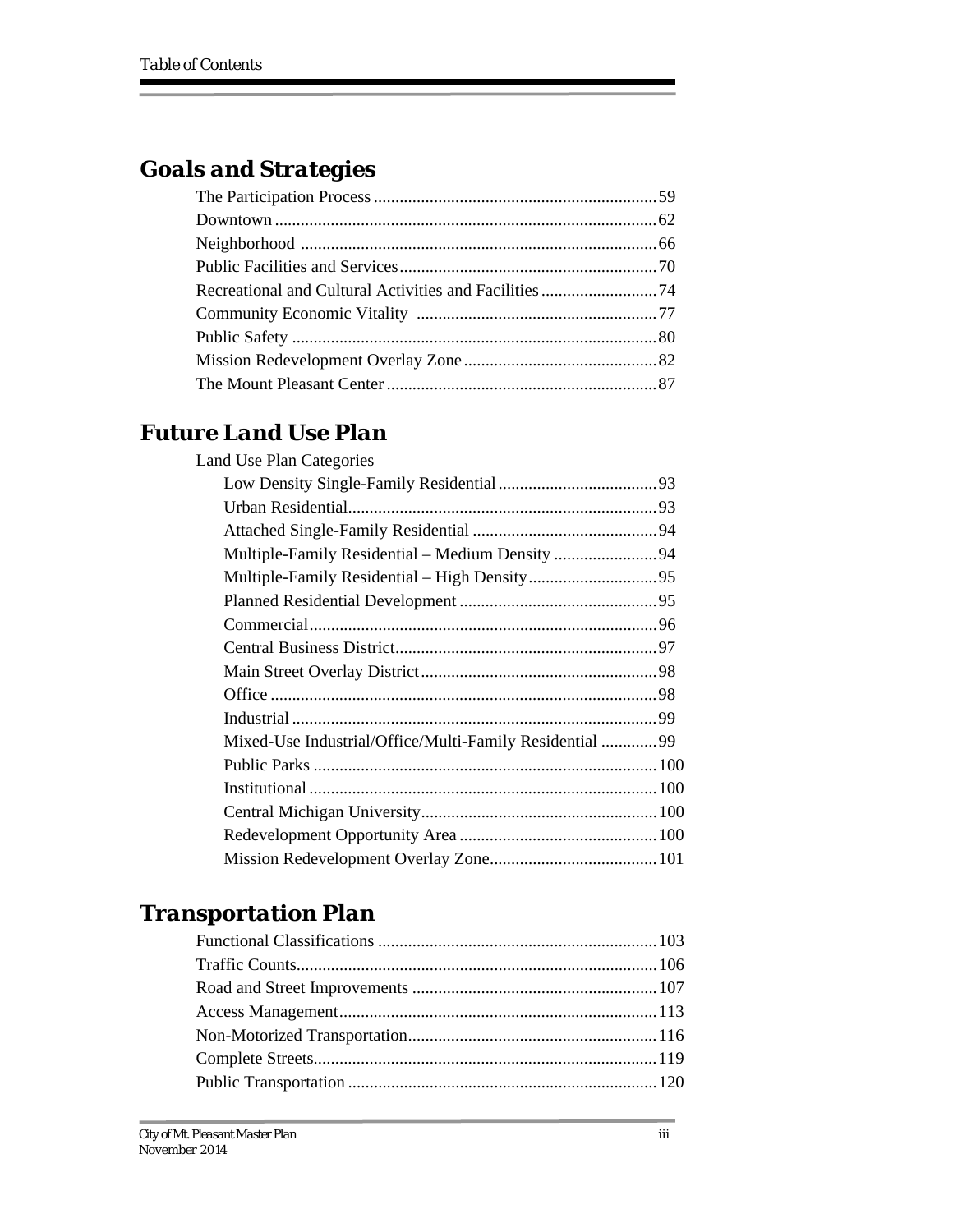Е

#### *Implementation*

| Appendix A: Vision Fair and Focus Group Summary 132          |  |
|--------------------------------------------------------------|--|
|                                                              |  |
|                                                              |  |
|                                                              |  |
|                                                              |  |
| Appendix F: Greater Mt. Pleasant Area Non-Motorized Plan 228 |  |
|                                                              |  |
|                                                              |  |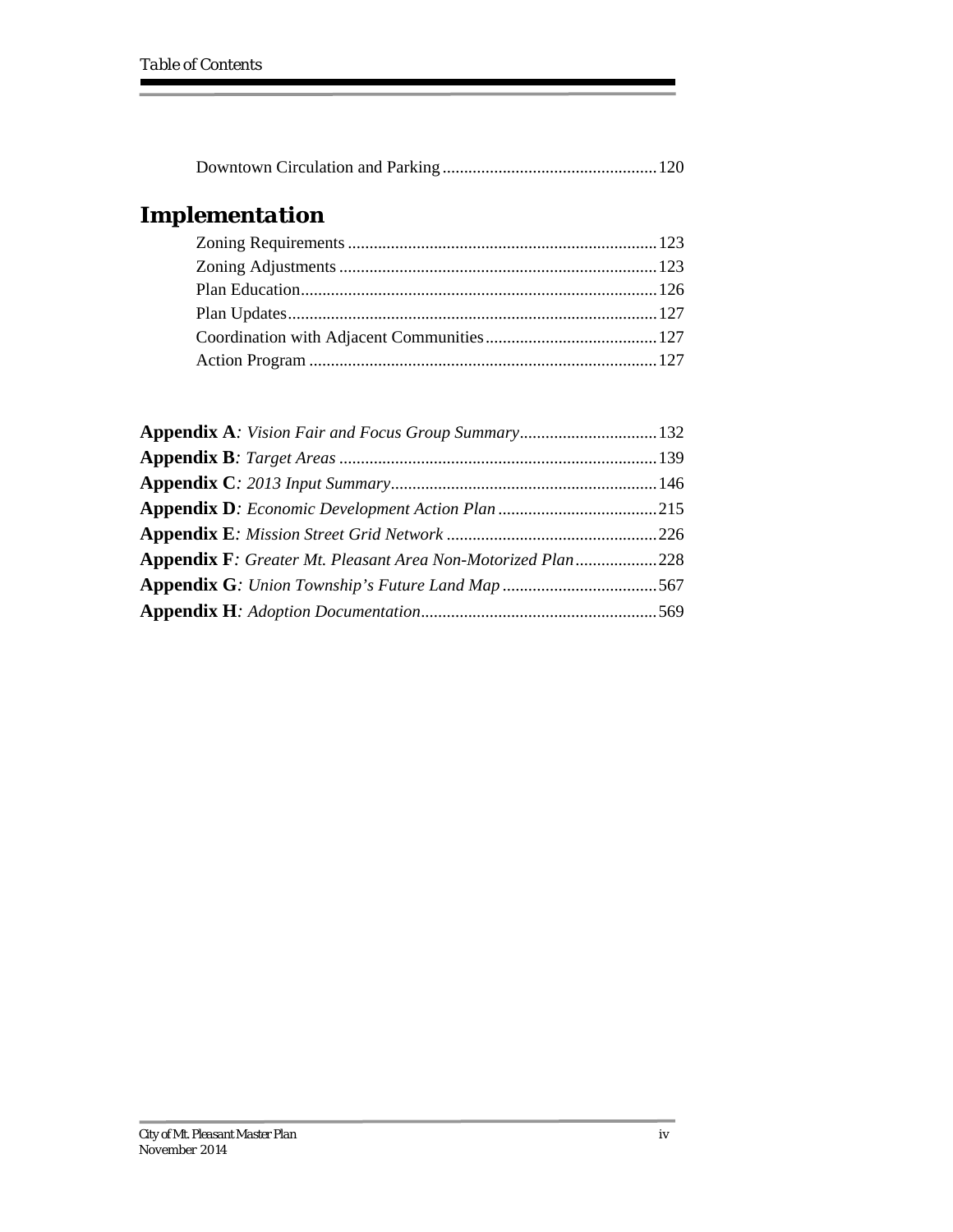## *Lists of Tables and Figures*

| Table 10. Mission Redevelopment Overlay Zone design guidelines sample  86 |  |
|---------------------------------------------------------------------------|--|
| Table 11. Generalized list of compatible uses for Mt. Pleasant Center  89 |  |
| Table 12. Proposed Road and Street Improvements and Extension  108        |  |

| Figure 3. Population Trends and Projections, 1940-2040  19                     |  |
|--------------------------------------------------------------------------------|--|
|                                                                                |  |
|                                                                                |  |
|                                                                                |  |
|                                                                                |  |
|                                                                                |  |
| Figure 9. Total Undergraduate Students and Total Students, 1970-2010  25       |  |
|                                                                                |  |
|                                                                                |  |
|                                                                                |  |
| Figure 13. Mt. Pleasant & Union Twp Residential Building Permits 2000-2011  28 |  |
|                                                                                |  |
|                                                                                |  |
| Figure 16. Housing Tenure by Occupancy, City and Township, 2000-2010  31       |  |